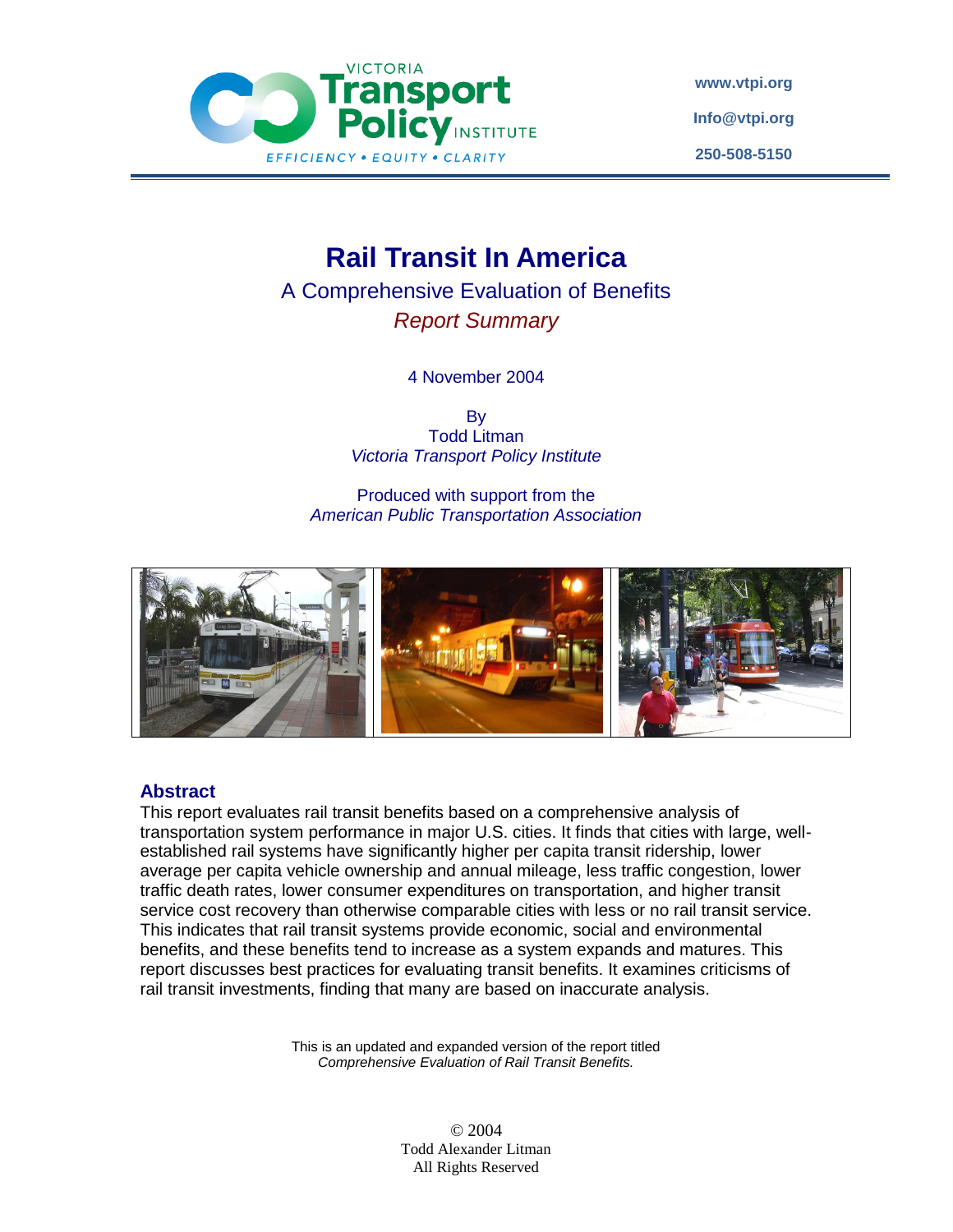#### **Introduction**

During the last century most North American cities became increasingly automobile oriented (for this analysis "automobile" refers to any personal motor vehicle, including cars, light trucks, vans, SUVs and even motorcycles). Now, the majority of personal travel is by automobile, the majority of transportation resources (money and land) are devoted to automobiles and their facilities, and many communities have dispersed land use patterns that depend on automobile travel for access. The resulting growth in vehicle traffic creates various problems, including congestion, high road and parking facility costs, costs to consumers of owning and operating automobiles, traffic accidents, inadequate mobility for non-drivers, and various environmental impacts.

In recent years many experts and citizens have advocated diversifying our transport systems by increasing support for alternatives modes such as walking, cycling and public transit. To accomplish this many cities are making significant investments in public transit, including busways, light rail and heavy rail systems. There is considerable debate over the merits of these investments. Critics argue they are inappropriate and wasteful.

This study evaluates rail transit benefits based on a comprehensive analysis of transportation system performance in U.S. cities. It uses best available evaluation methods, based on guidance from leading experts and organizations. This analysis takes into account a variety of performance factors, including the amount and type of travel that occurs, congestion costs, road and parking facility costs, consumer costs, accident rates, transit system efficiency and cost recovery, and various other impacts.

This study compares rail and bus transit, identifies the conditions in which each is most appropriate, and discusses the role that each mode can play in an efficient transportation system. It also describes various ways of improving transit service performance in order to increase benefits.

This study evaluates various criticisms of rail transit, including claims that it provides minimal congestion and emission reduction benefits, that it is not cost effective, and that money is better spent on roads, bus service or subsidized cars. It also examines various factors that could offset rail transit benefits, including the possibility that transit oriented development is harmful to consumers, that new rail systems cannot achieve significant benefits, that apparent benefits of rail actually reflect other factors such as city size, and that bus transit can provide equal benefits at less cost.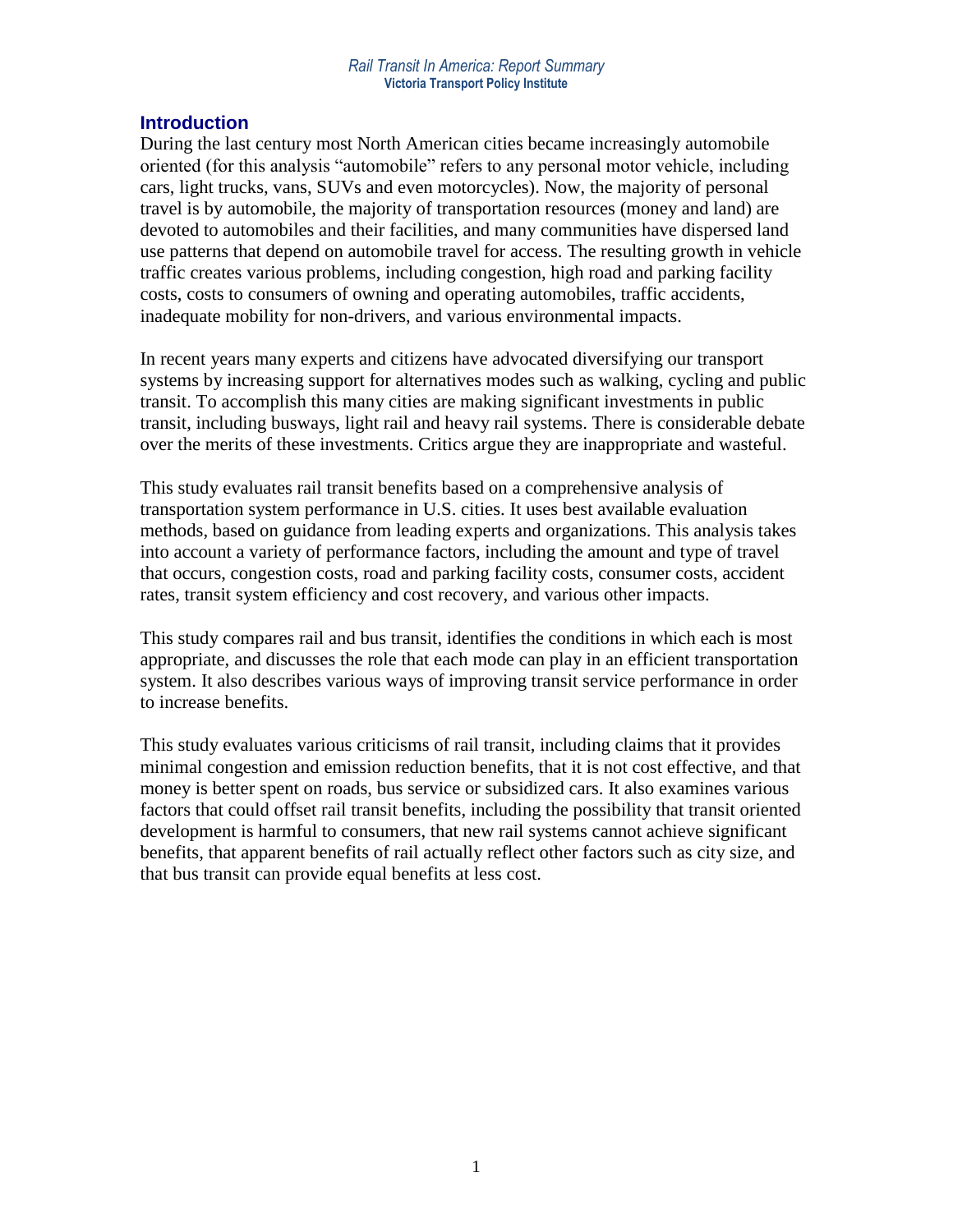# **The Analysis**

About two dozen U.S. cities have some sort of rail transit service, but most are small and so cannot be expected to significantly effect regional transportation system performance, although they may have significant impacts on a particularly corridor or within a particular area. For this study, U.S. cities are divided into three categories:

- *Large Rail* Rail transit is a major component of the transportation system.
- *Small Rail* Rail transit is a minor component of the transportation system.
- *Bus Only* City has no rail transit system.

Seven cities are classified as "Large Rail," meaning that transit represents more than 20% of total commutes, and more than half of transit passenger-miles are by rail, as illustrated in Figure 1.



*This figure shows the portion of commutes by rail and bus transit. Only a few cities have rail systems large enough to significantly impact regional transportation system performance.*

The next section of this report evaluates these different categories in terms of various transportation system performance indicators.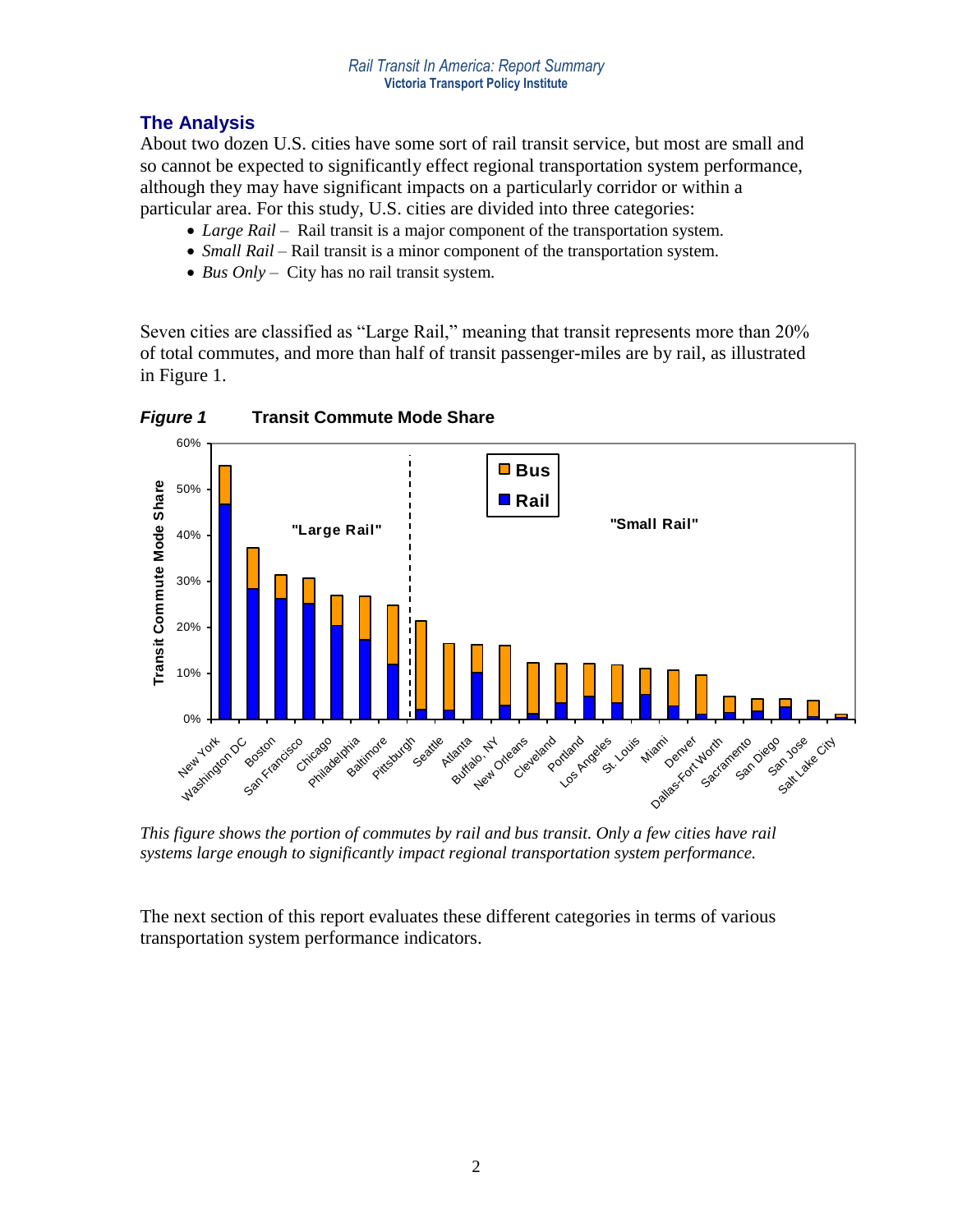# *Transit Ridership and Automobile Travel Reductions*

A key issue in evaluating transit is the degree to which it attracts riders and substitutes for automobile travel, and therefore reduces traffic problems such as congestion, parking costs and accidents. Rail tends to provide higher quality service than bus transit. Rail is usually more comfortable, faster (particularly if grade separated, so trains are not delayed by congestion) and better integrated into the urban landscape. As a result, rail transit usually attracts more riders within a given area, particularly *discretionary riders* (travelers who could drive but choose to ride transit, also called *choice riders*), and so is more effective than bus transit at reducing automobile trips.

Rail transit tends to leverage additional automobile travel reductions by providing a catalyst for more accessible land use patterns and reduced per capita vehicle ownership. This reflects the impacts of *Transit Oriented Development* (also called *New Urbanism* and *Smart Growth*), which consists of compact, walkable, mixed-use centers. If you live near a rail transit station your neighborhood probably has a variety of shops and services nearby, and pedestrian-friendly streets, so you are more likely to walk for errands such as picking up a video or taking children to school, and your household may own fewer cars than it in a more automobile-dependent location.



*Orenco Station in Portland, Oregon is an example of Transit Oriented Development, a mediumdensity, mixed use, walkable neighborhood located near a rail transit station. Residents tend to own fewer cars and drive less than they would in more automobile-oriented communities.*

In other words, rail transit reduces automobile travel in two different ways: directly, when a rail passenger-mile substitutes for an automobile vehicle-mile, and indirectly when it creates more accessible land use and reduces automobile ownership in an area. Although indirect effects are difficult to measure, this and other studies suggest that they are often larger than direct effects. Research indicates that each rail transit passenger-mile represents a reduction of 3 to 6 automobile vehicle-miles.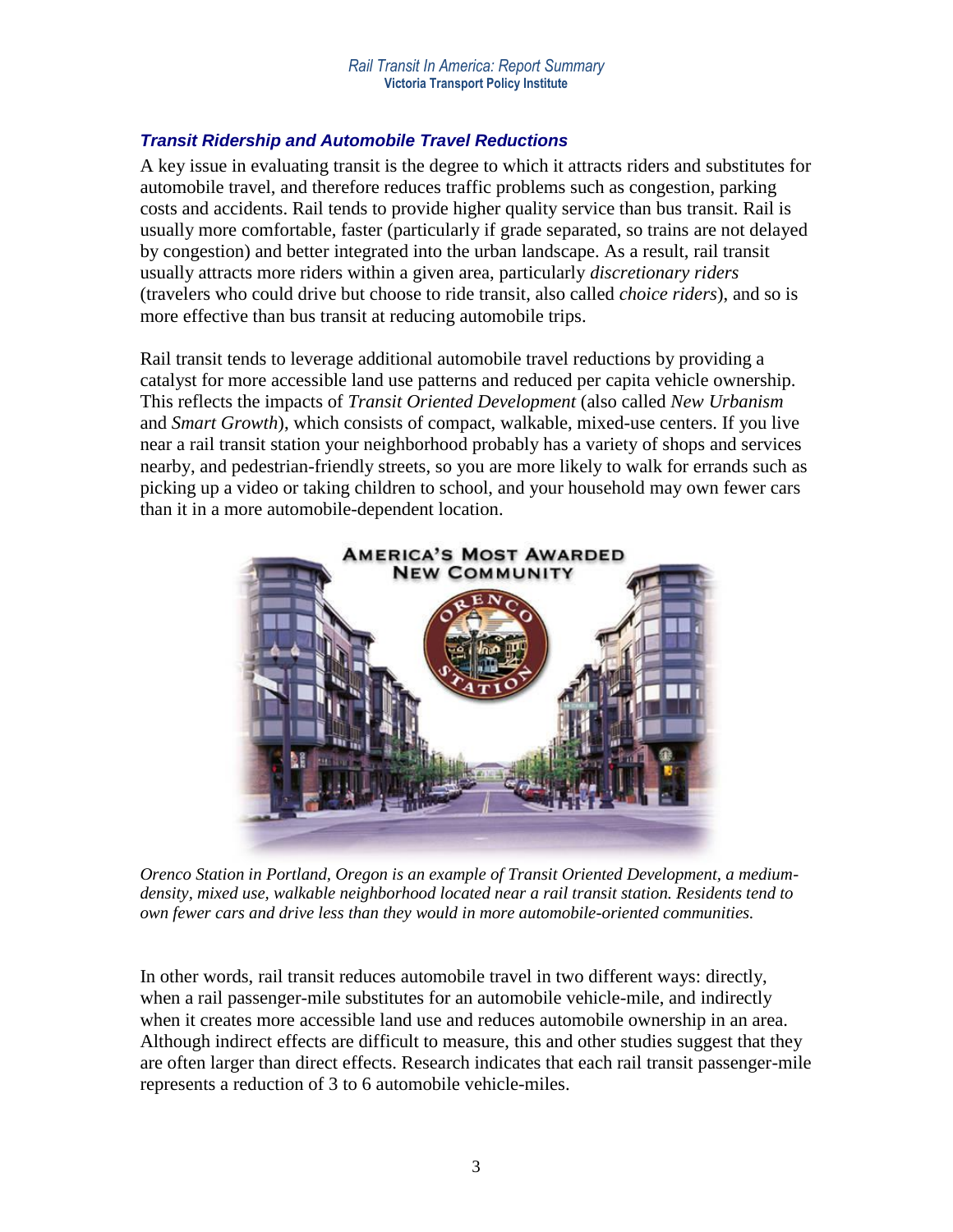

*Figure 2* **Per Capita Transit Travel** 

*This figure shows the relationship between city size and per capita transit ridership. Transit ridership tends to increase with city size. Large Rail cities tend to be located toward the upperleft corner of the graph, indicating higher than average ridership for their population size.*

This analysis finds that per-capita transit ridership is far higher in rail transit cities, as illustrated in Figures 2. Annual per capita transit passenger-miles average 589 in Large Rail cities (520 excluding New York), 176 passenger-miles in Small Rail cities, and 118 passenger-miles in Bus Only cities. Although this partly reflects the tendency of transit ridership to increase with city size, cities with rail systems tend to occupy the upper-left area of the graph in Figure 2, indicating high ridership for their population. Large Rail cities have 34.8% transit mode share (30.7% excluding New York), as opposed to 11.0% for Small Rail and 4.5% for Bus Only cities. Transit mode share tends to be even higher for peak-period travel on rail transit corridors and destinations, such as downtowns.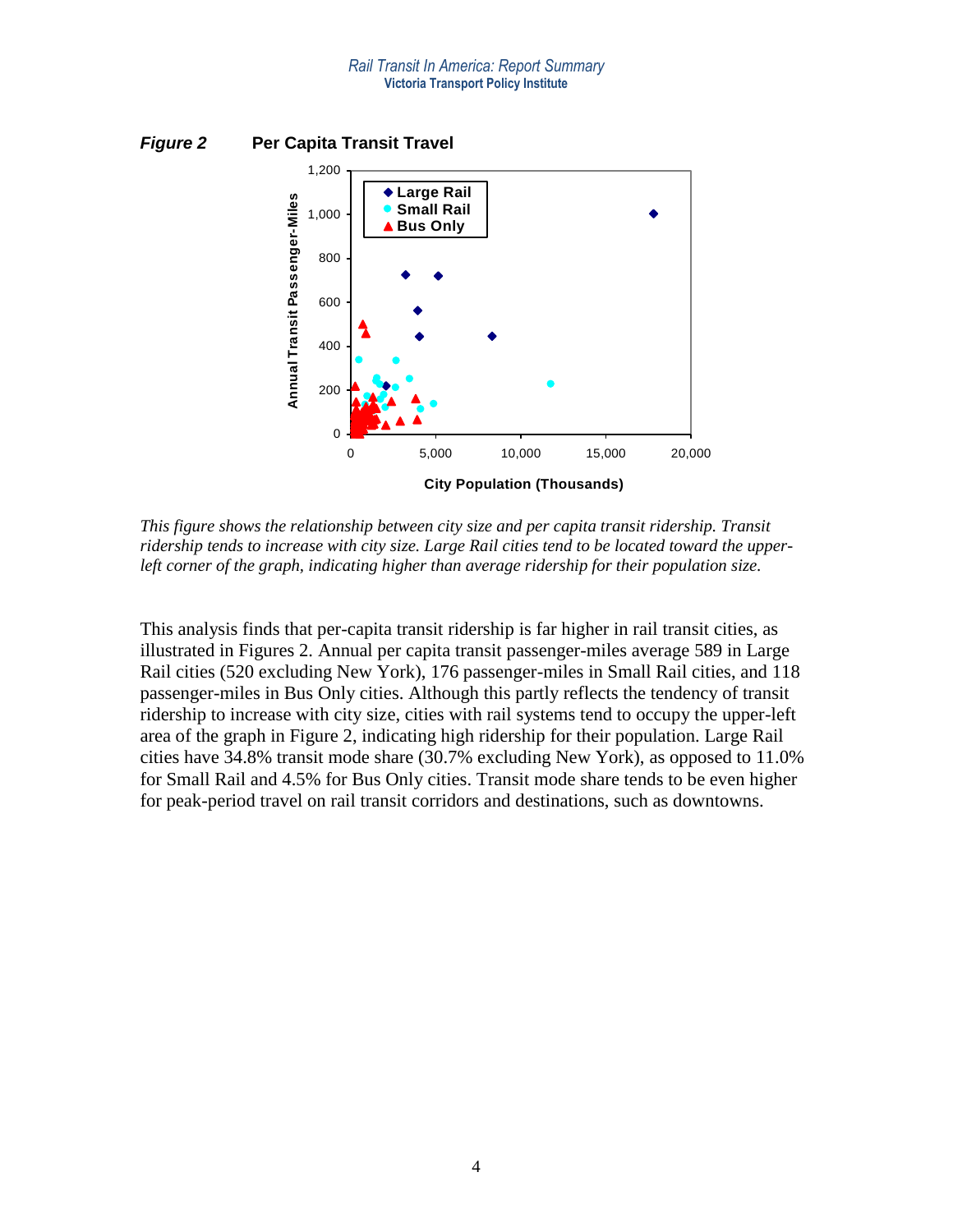*Figure 3* **Per Capita Vehicle Ownership** 



*Per-capita vehicle ownership tends to decline with increased per-capita transit ridership, and is lower, on average, in Large Rail cities.*

Figure 3 shows how per capita vehicle ownership declines with rail transit. In Large Rail cities residents own 0.68 vehicles per capita (0.71 excluding New York), as opposed to 0.77 in Small Rail cities, and 0.80 in Bus Only cities. This reduction in vehicle ownership provides consumer cost savings and helps leverage additional reductions in automobile travel beyond just the passenger-miles shifted from driving to transit, as discussed elsewhere in this report.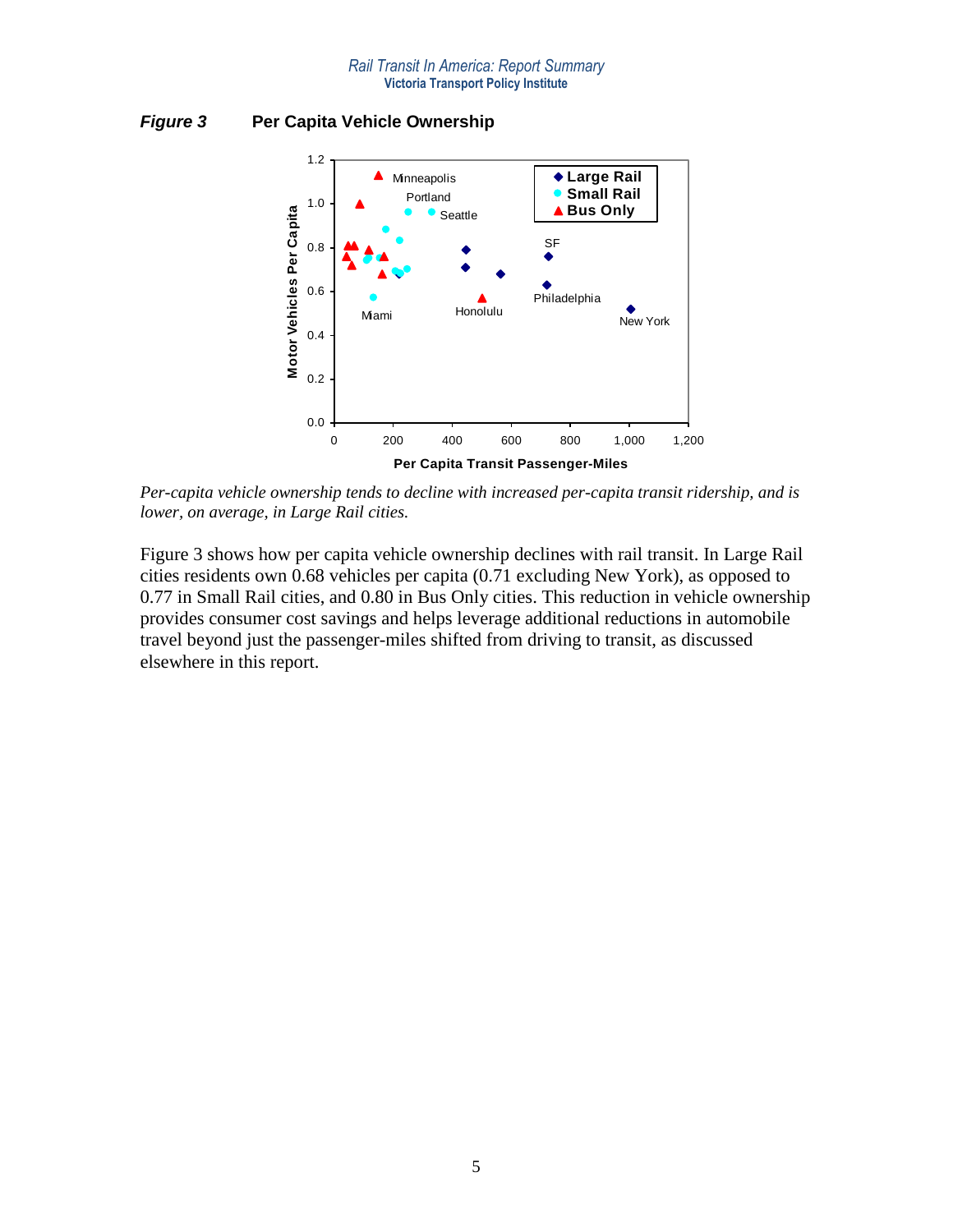#### *Rail Transit In America: Report Summary* **Victoria Transport Policy Institute**



*Figure 4* **Average Per Capita Annual Vehicle Mileage** 

*Residents of Large Rail cities tend to drive significantly less than residents of other cities.* 

Figure 4 shows average annual per capita vehicle mileage for various cities. Residents of Large Rail cities drive an average of 7,548 vehicle-miles (7,840 excluding New York), residents of Small Rail cities average 8,679 vehicle-miles, and residents of Bus Only cities average 9,506 annual vehicle-miles. Large Rail city residents drive 12% less per year than residents of Small Rail cities, and 20% less than residents of Bus Only cities. This indicates the leverage effect of rail. Residents of Large Rail cities average 470 more transit passenger-miles than Bus Only cities, and drive 1,958 fewer vehicle-miles, a 4:1 ratio. This ratio increases to 5:1 when the analysis is limited to cities with more than 2 million population, indicating that city size by itself does not explain these differences.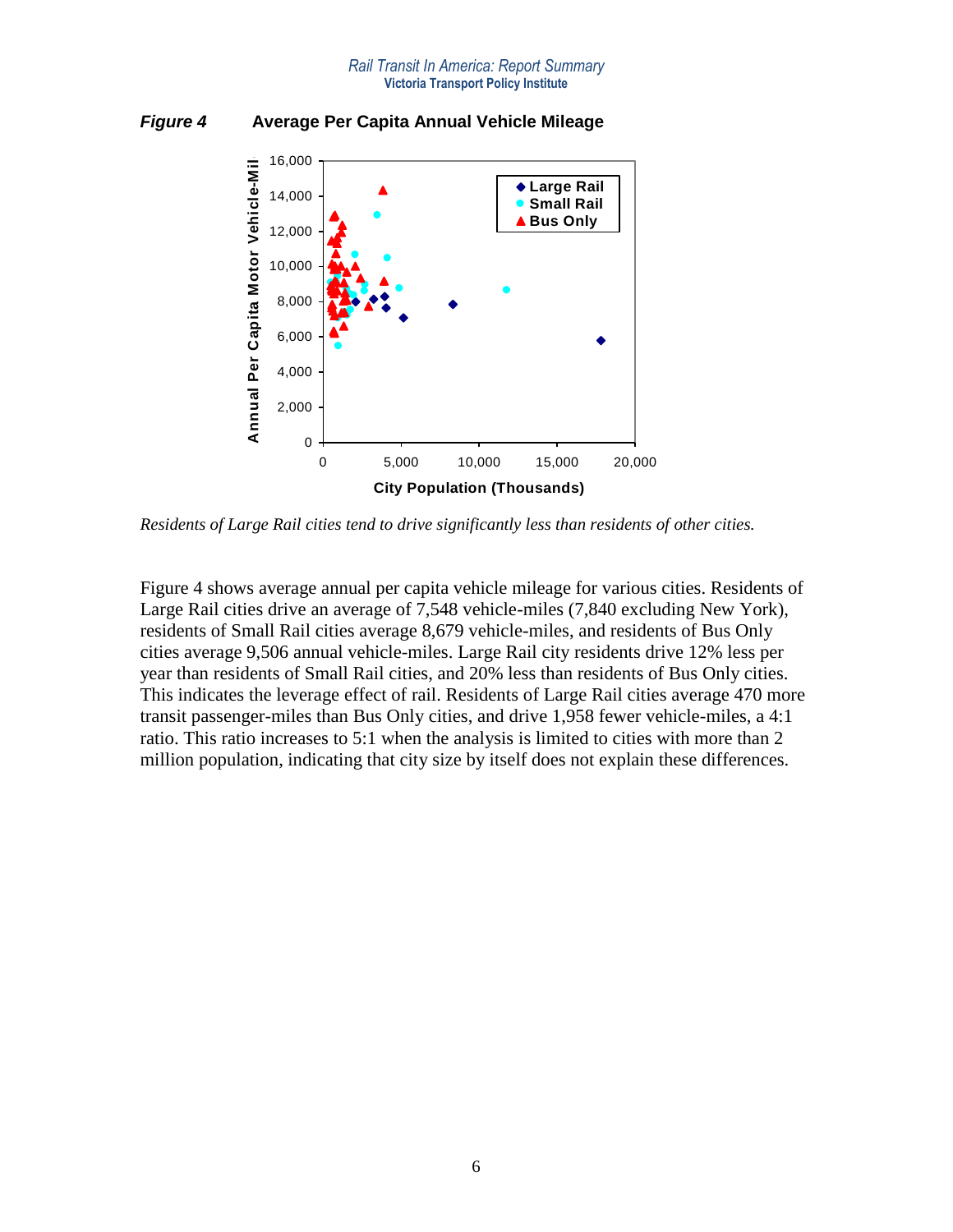### *Congestion Impacts*

Special care is needed to accurately evaluate transit congestion reduction impacts. Traffic congestion tends to increase with city size because there are more vehicles within a given area. Rail transit systems are generally developed as cities grow large enough to experience significant congestion problems, so cities with rail transit tend to have worse congestion than those without, but it is wrong to suggest that rail transit *causes* congestion, or that congestion problems would be as bad if rail transit did not exist.

The Texas Transportation Institute's annual *Urban Mobility Study* is the most commonlyused reference for comparing congestion costs between U.S. cities. It provides seven congestion indicators. Some of these indicators are more appropriate than others for evaluating transit impacts. *Per-capita Congestion Cost* is a better indicator of transit congestion reduction benefits, since it accounts for time savings that result from shifts to alternative modes and more accessible land use patterns. Measured in this way, Large Rail cities have substantially less congestion than other comparable size cities, as illustrated in Figure 5. For cities with Small Rail or Bus Only transit systems, traffic congestion increases substantially with city size, but cities with Large Rail transit systems do not follow this pattern.





*In Bus Only and Small Rail cities, traffic congestion costs tends to increase with city size, as indicated by the dashed curve. But Large Rail cities do not follow this pattern. They have substantially lower congestion costs than comparable size cities. As a result, New York and Chicago have about half the per capita congestion delay as Los Angeles.*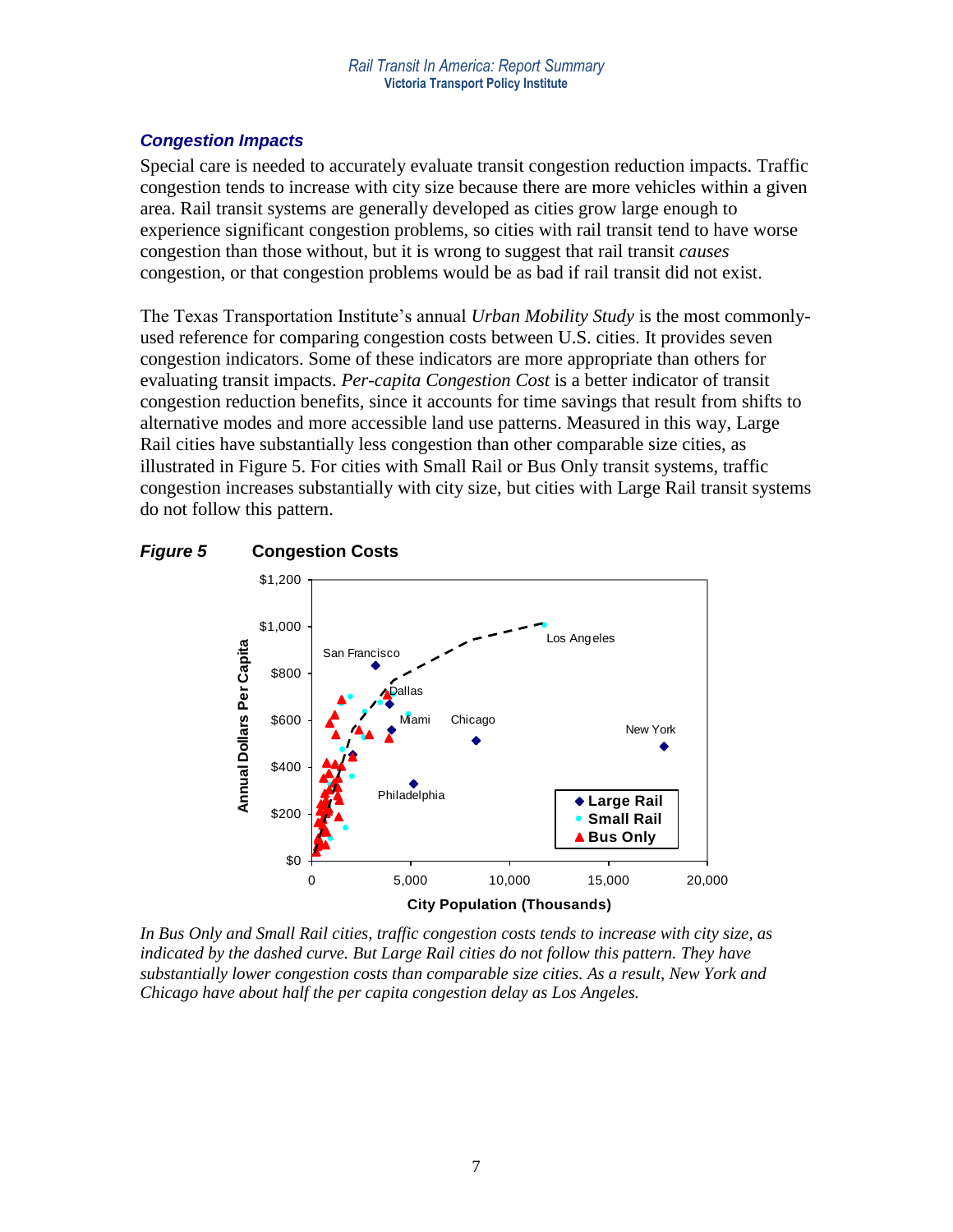# *Cost Effectiveness*

Operating costs per transit passenger-mile are generally lower in Large Rail cities than in Small Rail cities, and heavy and commuter rail costs are lower than light rail and bus costs, as illustrated in Figure 6.



*Figure 6* **Average Operating Cost By Mode and City Category** 

*Transit operating costs tend to be lower in Large Rail cities than Small Rail cities. Bus Only cities have slightly lower bus operating costs, probably due to lower wages and less congestion.*

Rail transit systems also tend to have greater cost recovery, that is, a larger portion of operating costs are paid by fares. Transit cost recovery (including both rail and bus services) averages 38% for Large Rail systems (36% excluding New York), 24% for Small Rail systems, and 21% for Bus Only systems.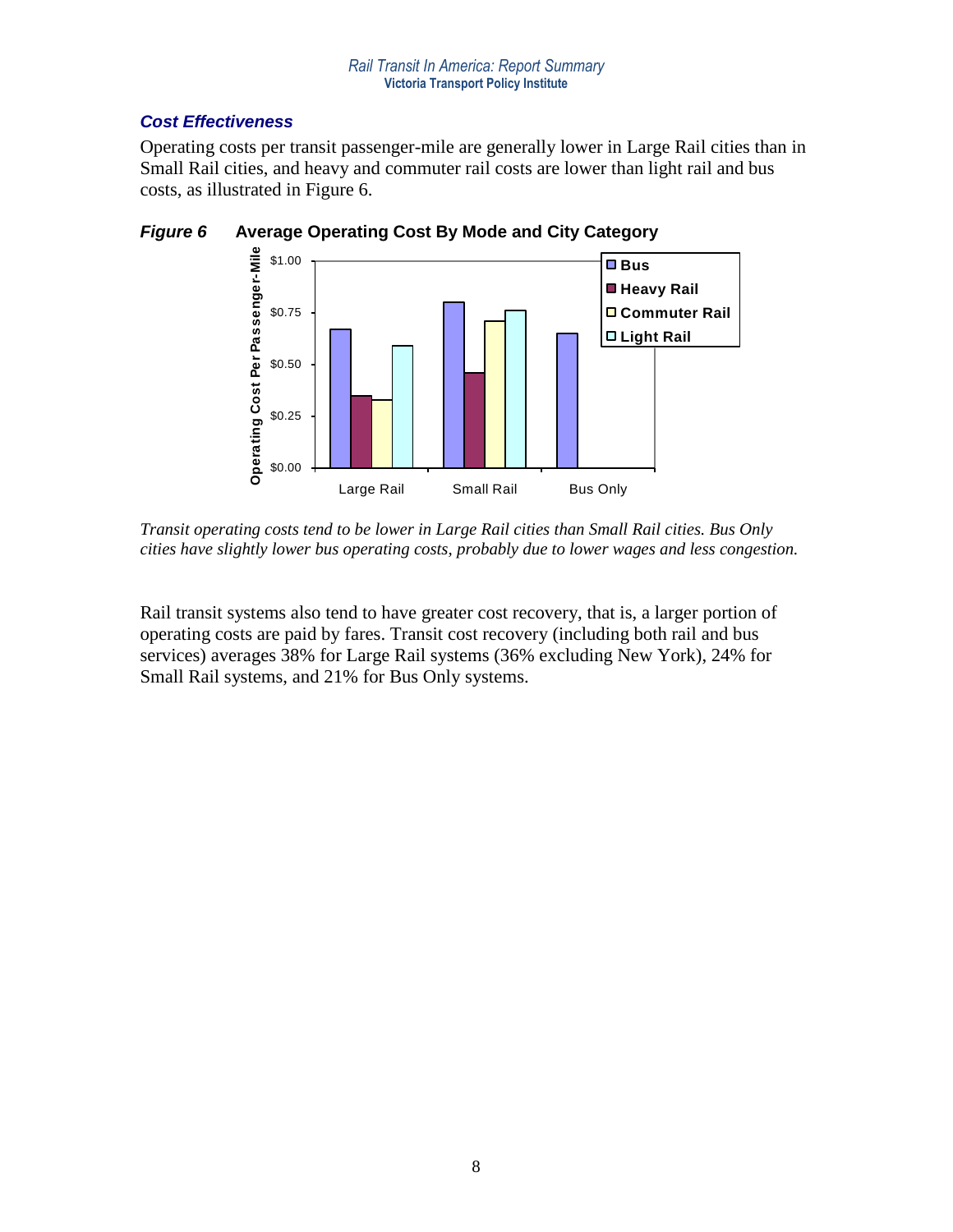# *Road and Parking Cost Savings*

To the degree that transit substitutes for automobile travel, it reduces road and parking facility costs. Table 1 illustrates an estimate of these costs and savings from rail.

|                                                          | <b>Large Rail</b> | <b>Small Rail</b> | <b>Totals</b> |  |
|----------------------------------------------------------|-------------------|-------------------|---------------|--|
| <b>Transit Passenger-Miles (millions)</b>                | 32,107            | 8,957             |               |  |
| Portion of Transit Passenger-Miles by Rail               | 80%               | 31%               |               |  |
| Portion of transit trips that substitute for a car trip. | 60%               | 50%               |               |  |
| Avoided Roadway Costs (cents per veh.-mile)              | \$0.50            | \$0.25            |               |  |
| <b>Total Roadway Cost Savings (millions)</b>             | \$7,697           | \$349             | \$8,046       |  |
| Avoided Parking Costs (cents per vehicle-mile)           | \$0.40            | \$0.30            |               |  |
| <b>Total Parking Cost Savings (millions)</b>             | \$6,158           | \$419             | \$6,577       |  |
| Total Road and Parking Savings (millions)                | \$13,855          | \$768             | \$14,623      |  |

| Table 1 | <b>Estimated Road and Destination Parking Cost Savings</b> |  |  |
|---------|------------------------------------------------------------|--|--|
|         |                                                            |  |  |

*This table shows estimated road and parking cost savings from automobile travel shifted to transit.* 

These estimates are conservative because they do not account for the additional savings from the automobile trip reductions leveraged by rail transit, due to reductions in vehicle ownership and improved accessibility due to transit oriented development. Residents in such communities walk rather than drive for more local errands, providing additional road and parking cost savings for those trips.

In addition, reduced vehicle ownership provides residential parking cost savings. Rail transit city residents would need to park 6.1 million more vehicles if they owned automobiles at the same rate as Bus Only city residents. At \$800 per space, residential parking cost savings for these vehicles total \$4.8 billion. Total road and parking cost savings from rail therefore total more than \$20 billion dollars annually, substantially more than total rail transit subsidies.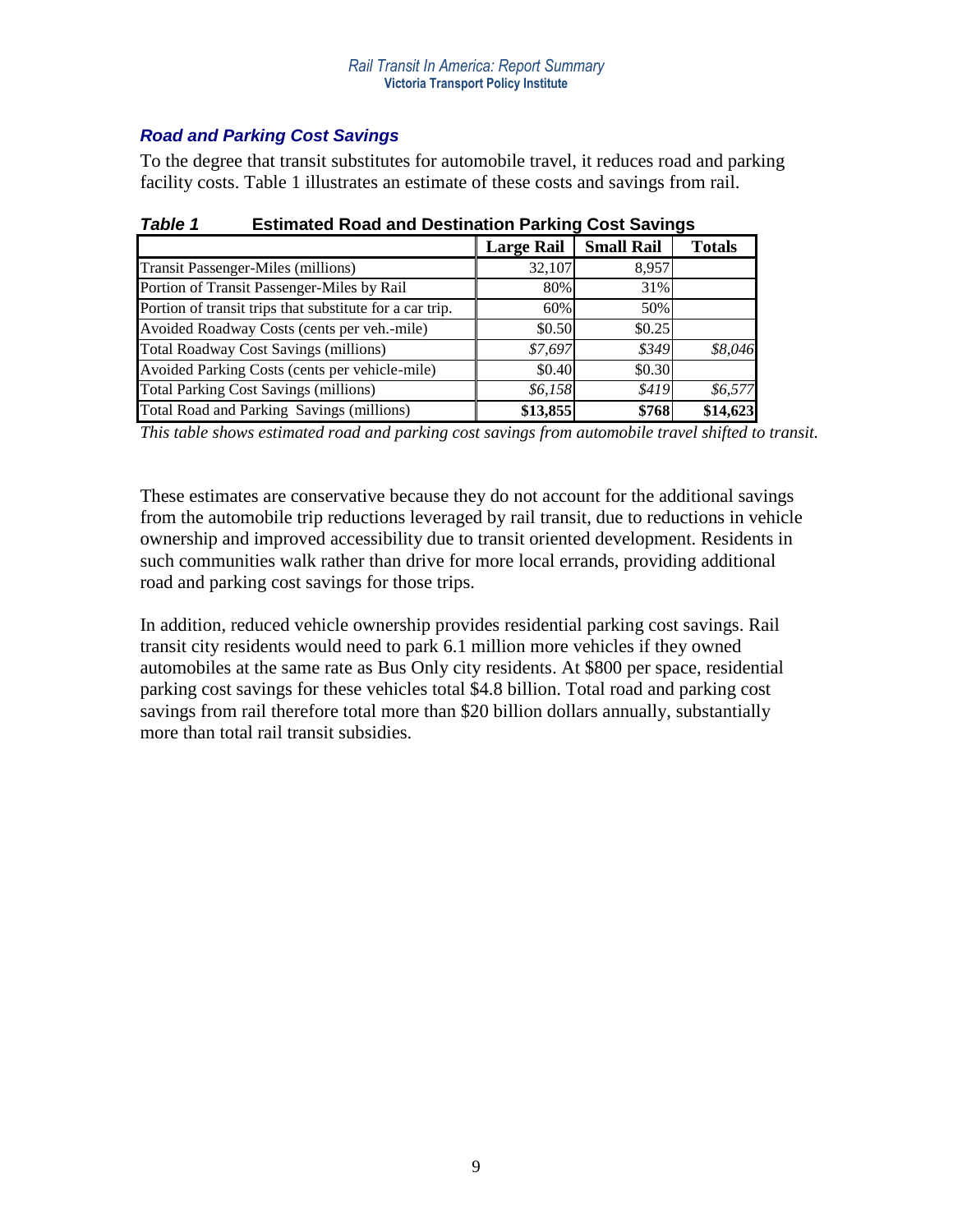#### *Consumer Financial Impacts*

Large Rail city residents spend an average of \$2,808 on vehicles and transit, compared with \$3,350 in Small Rail cities, and \$3,332 in Bus Only cities, as illustrated in Figure 7. Large Rail city residents save \$22.6 billion in total compared with what consumers spend on transportation in Bus Only cities.



*Figure 7* **Transportation Expenditures** (BLS, 2003)

*Per-capita transportation expenditures tend to decline with increased transit ridership.*

Figure 8 compares transportation as a percentage of household expenditures, which takes into account the higher wages in large cites. Large Rail city residents devote just 12.0% of their income to transportation (this does not change if New York is excluded), compared with 15.8% in Small Rail cities, and 14.9% in Bus Only cities.



*Figure 8* **Percent Transportation Expenditures**

*The portion of total household expenditures devoted to transportation (automobiles and transit) is lower, on average, in Large Rail cities.*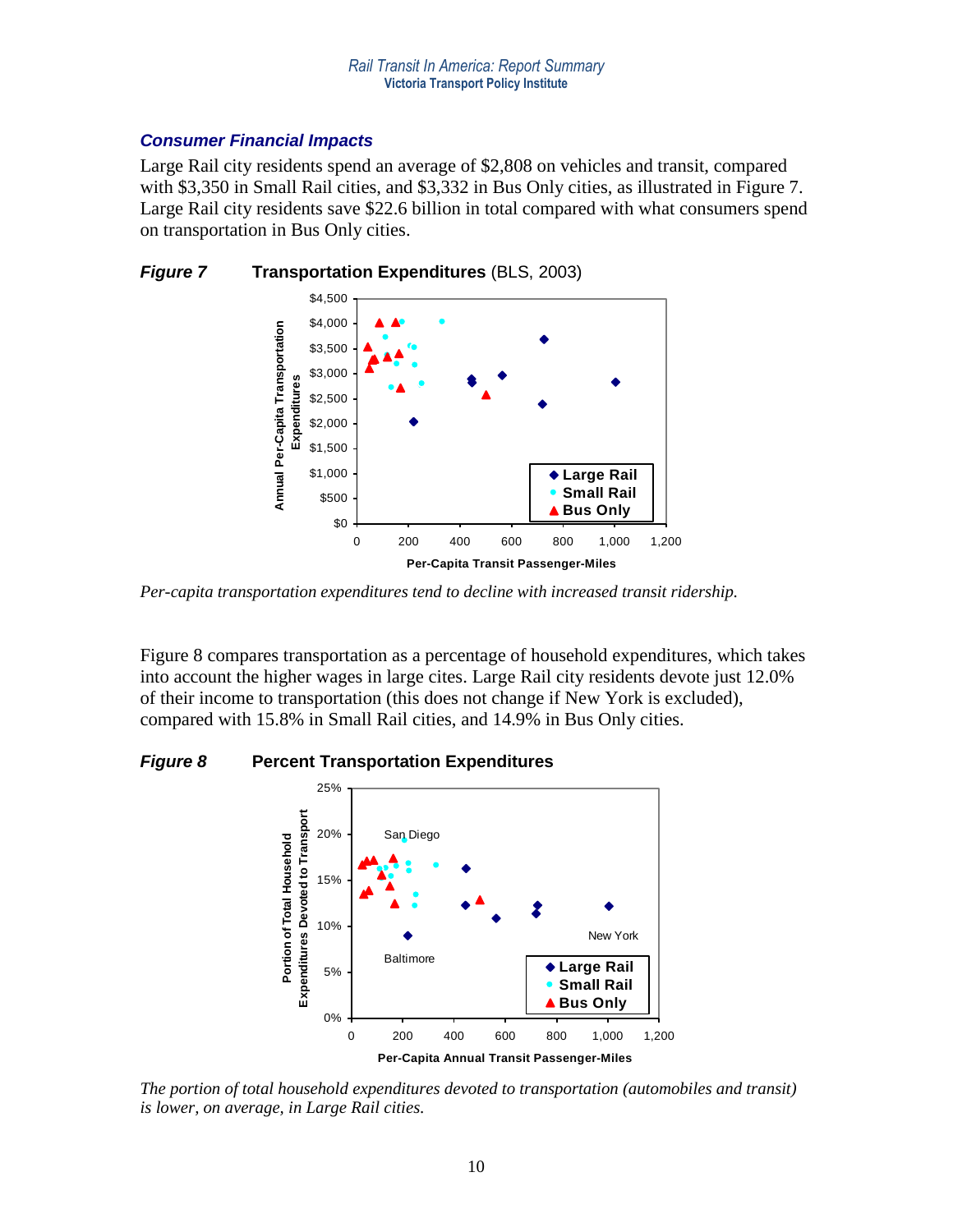### *Safety Impacts*

Rail transit cities have significantly lower per capita traffic death rates, as illustrated in Figure 9. Large Rail cities average 7.5 traffic fatalities per 100,000 population (7.9 excluding New York), Small Rail cities average 9.9, and Bus Only cities average 11.7, a 40% higher rate. If Large Rail cities had the same fatality rate as Bus Only cities there would be 251 more annual traffic deaths, plus increased disabilities, injuries and property damages. This represents \$5.6 billion in annual savings, based on USDOT recommended values for valuing crash reduction benefits.





*Per capita traffic fatalities (including automobile occupants, transit occupants and pedestrians) tends to decline with increased transit ridership. Rail cities tend to have lower traffic fatalities.* 

# *Energy and Emission Reductions*

Rail transit can provide substantial energy conservation and emission reduction benefits. Rail travel consumes about a fifth of the energy per passenger-mile as automobile travel, due to its high mechanical efficiency and load factors. Electric powered rail produce minimal air and noise emissions. Rail provides even greater energy and emission reduction benefits when it leverages additional reductions in vehicle travel.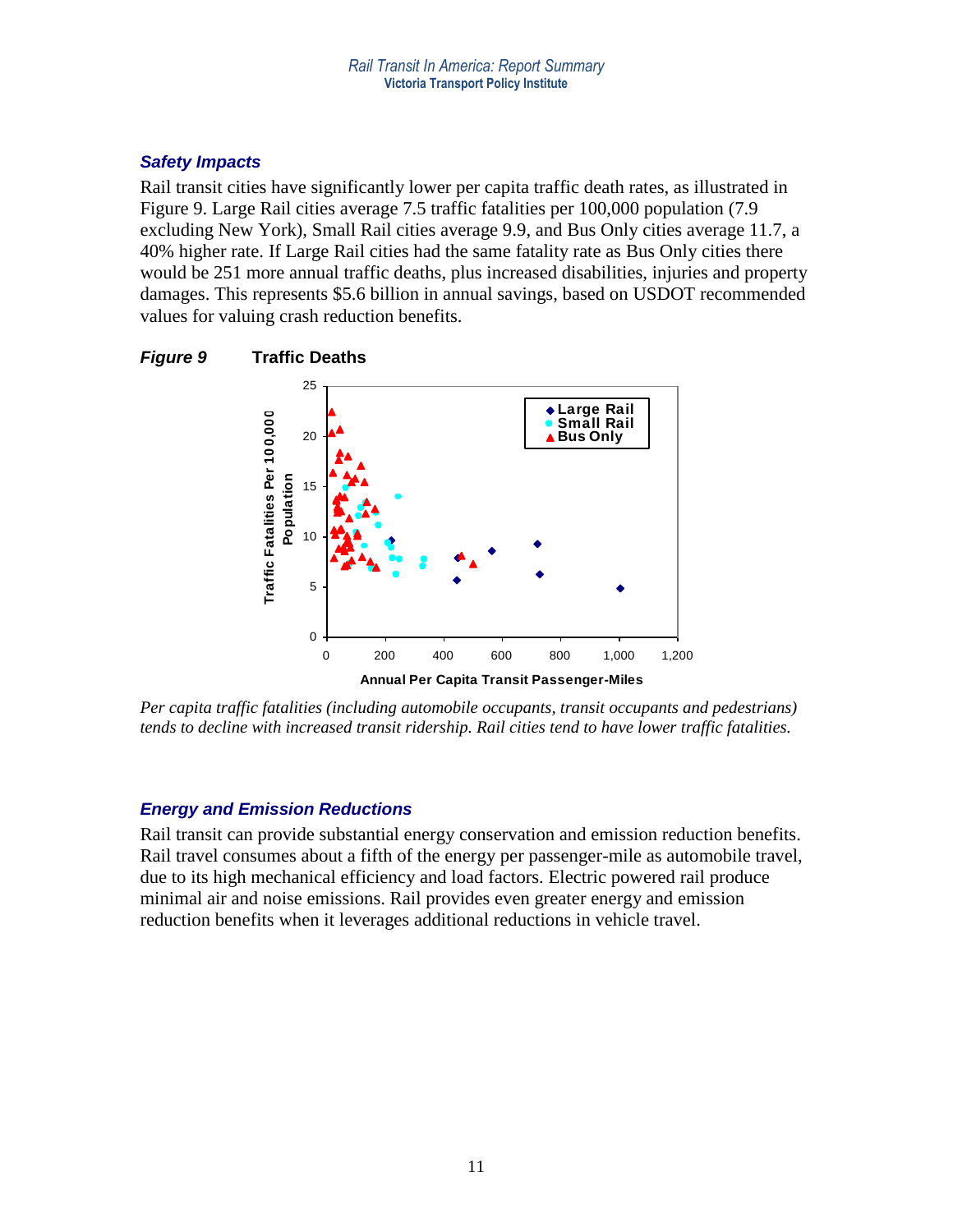# **Conclusions**

There is an important and interesting debate over the value of rail transit compared with other transportation options. To accurately assess rail transit benefits it is necessary to use a comprehensive analysis framework. This study applies the best current practices for evaluating rail transit benefits.

|                               | <b>Definition</b>                                   | Large<br>Rail | <b>Small</b><br>Rail | <b>Bus</b><br>Only |
|-------------------------------|-----------------------------------------------------|---------------|----------------------|--------------------|
| Ridership                     | Annual Passenger-Miles Per Capita                   | 589           | 176                  | 118                |
| Commute Mode Split            | Portion of Commute Trips By Transit                 | 13.4%         | 5.2%                 | 2.7%               |
| Vehicle Mileage               | Per Capita Average Vehicle-Mileage                  | 7,548         | 8,679                | 9,506              |
| Vehicle Ownership             | Average Vehicles Per Capita                         | 0.68          | 0.77                 | 0.80               |
| <b>Traffic Safety</b>         | Traffic Deaths Per 100,000 Population               | 7.5           | 10.0                 | 11.7               |
| Congestion                    | Per Capita Annual Hours of Congestion Delay         | 28            | 24                   | 20                 |
| <b>Transport Expenditures</b> | Avg. Annual Consumer Expenditures on Transport      | \$2,808       | \$3,350              | \$3,255            |
| Portion of Income             | Average Portion of Income Devoted to Transportation | 12.0%         | 15.8%                | 14.9%              |
| <b>Operating Costs</b>        | <b>Transit Operating Costs Per Passenger-Mile</b>   | \$0.42        | \$0.63               | \$0.63             |
| <b>Transit Cost Recovery</b>  | Portion of Transit System Costs Covered By Fares    | 38%           | 23%                  | 24%                |

*Table 2* **Transportation Performance Comparison**

*This table summarizes the results of this study.*

For this study, U.S. cities were divided into *Large Rail* (rail serves a significant portion of local travel), *Small Rail* (rail serves a minor portion of local travel), and *Bus Only* (city has no rail transit system). This analysis indicates that Large Rail cities have significantly superior transport system performance, as summarized in Table 2 and illustrated in figures 10 and 11.





*This graph shows the far higher rates of transit ridership and transit commute mode split in "Large Rail" cities. The dashed line at 100% indicates "Bus Only" city values.*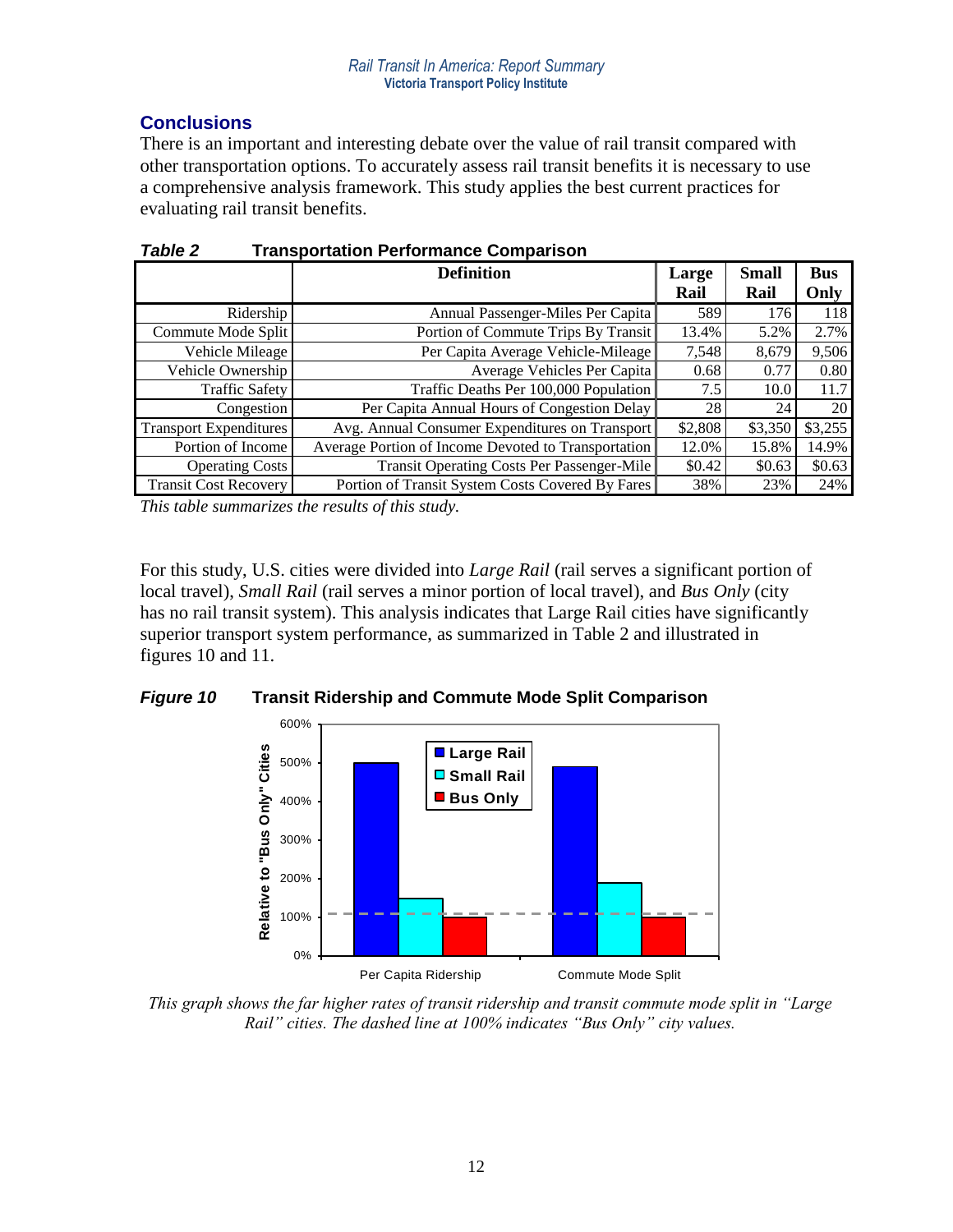#### *Rail Transit In America: Report Summary* **Victoria Transport Policy Institute**

180% **Large Rail** Relative to "Bus Only" Cities 160% **Relative to "Bus Only" Cities Small Rail** 140% **Bus Only** 120% 100% 80% 60% 40%<br>20%<br>0% 20% Traffic Fatalities Transport Portion of Vehicle Vehicle Mileage Transit Transit Cost Expenditures Income On Ownership Operating Costs Recovery **Transport** 

*Figure 11* **Transportation Performance Comparison**

*This graph compares different categories of cities by various performance indicators. The dashed line at 100% indicates "Bus Only" city values.*

Compared with Bus Only cities, Large Rail cities have:

- Four times the per capita transit ridership.
- A fifth lower per capita vehicle mileage.
- 30-50% lower per capita congestion costs.
- A third lower per-capita traffic fatality rates.
- 20% smaller portion of household budgets devoted to transport, saving about \$500 annually per capita.
- A third lower transit operating costs.
- 58% higher transit service cost recovery.
- More money circulating in the local economy.
- More per capita walking.
- More efficient land use and higher property values.
- Improved environmental performance.

Many of these benefits result from rail's ability to create more accessible land use patterns and more diverse transport systems, which reduce per capita vehicle ownership and mileage. These additional benefits should be considered when evaluating rail transit.

Rail transit does have a cost. Rail transit requires about \$12.5 billion annually in public subsidy, which averages about \$90 additional dollars annually per rail transit city resident compared with Bus Only cities. These extra costs are offset several times over by economic benefits, including \$19.4 billion in congestion costs savings, \$8.0 billion in roadway cost savings, \$12.1 billion in parking cost savings, \$22.6 billion in consumer cost saving, and \$5.6 billion in reduced crash damages.